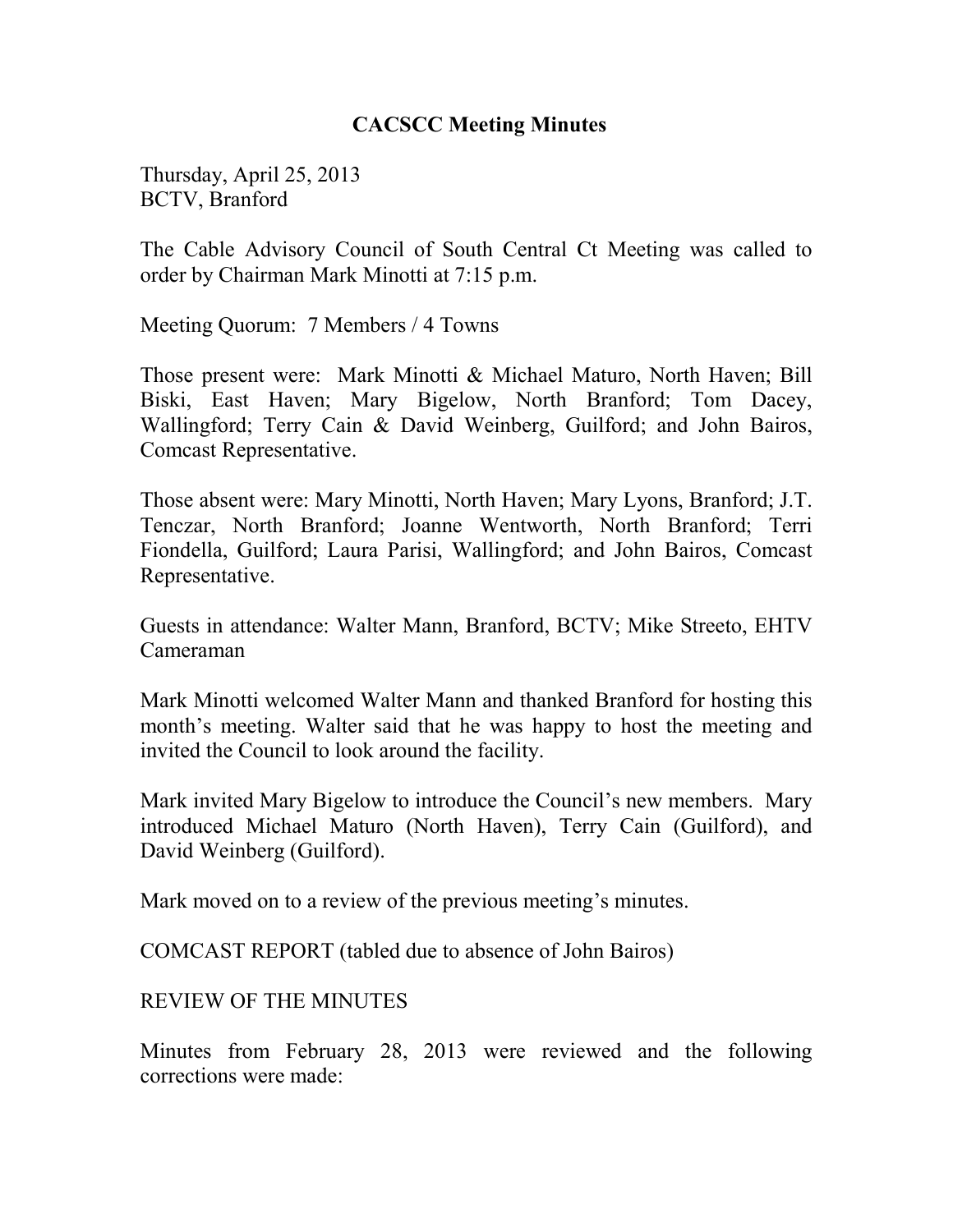*(page 1)* "Those absent were: Mary Lyons, Branford; J.T. Tenczar, North Branford; Mike Maturo, North Haven."

**Correction:** "Those absent were: Mary Lyons, Branford; J.T. Tenczar, North Branford; Mike Maturo, North Haven; **Scarpetti, Madison**."

*(page 3)* Under *Old Business:* "WPAA & EHPA voted to change 60/40 to a per subscriber basis."

**Correction:** "WPAA & **EHTV** voted to change 60/40 to a per subscriber basis."

*(page 4)* Under *Town Reports:* "David Weinberg announced that GCTV went digital where he can access their programming from anywhere and gave Guilford's Board of Edc access for school closings."

**Correction:** "David Weinberg announced that GCTV went digital where **GCTV can schedule programming from anywhere and give the Town of Guilford and Guilford's Board of Edc direct access for emergency announcements**."

A motion from Tom Dacey, Wallingford, to accept the corrected minutes from the last meeting held on February 28, 2013. Mike Maturo, North Haven, second. Terry Cain, Guilford, abstained. Everyone else approved.

Mark turned the meeting over to Tom Dacey, Wallingford, for the Treasurer's Report.

## TREASURER'S REPORT

Tom Dacey, Wallingford, reported April Treasurer's Report with the following balances:

Checking Account \$2359.52

CD Account \$14,649.66

Total Cash Assets \$17,009.18

Mark asked Tom whether or not these balances showed the checks that came in for the insurances. Tom responded that they did not, explaining that the checks have come in but that he does not have the checks from Madison or North Haven yet. Mark told Tom that he would give Tom the deposit slips later that week.

Mike Maturo, North Haven, made a motion to accept the April Treasurer's Report, Terry Cain, Guilford, second, and all were in favor.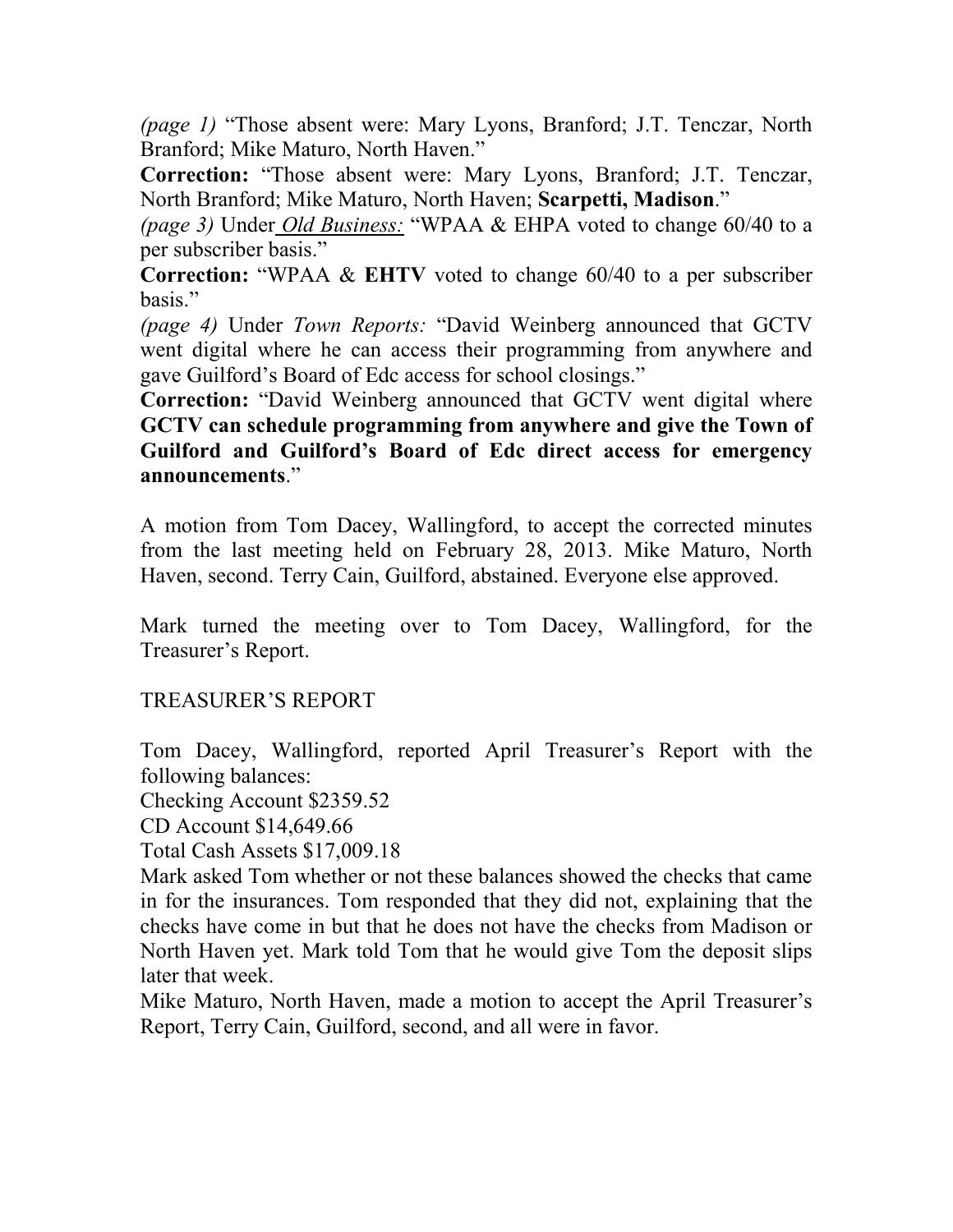## CHAIRMAN'S REPORT

Mark Minotti began his report by explaining that the Council received checks for insurance but is still waiting on checks from Madison and North Haven that would be deposited that week. Mark said that he has been in contact with Jen from the insurance company and that he needed to complete a new form to verify that all the information stayed the same. Mark said that he would not know of any changes in the amount per station until after the form is submitted; the form would be submitted tomorrow.

# OLD BUSINESS

Mark asked if the Council had any new information regarding the 60/40 on the 5790 and 5791 Bills. Walter explained that there were apparently no changes in the status of the 60/40 since it had not come out of the committee yet. Walter also said that the Energy and Technology Committee and their Finance Committee approved a bill the previous week that would wipe 3.4 million from the Paypedia Grant for the 2014 fiscal year and 3.5 million for the 2015 fiscal year, effectively wiping the Paypedia Grant account clean. Everyone must get grants in by the May 1 deadline. Mark encouraged Council members to write grants if needed and thanked Walter for raising this issue.

There was a discussion about the status of the appointed representatives. Mark Minotti said that he would email Abigail about Scarpetti's position as a Council member from Madison, as well as Steve Hughes. It was also pointed out that the Council needed a member from Branford; Mark suggested that Walter speak with the Branford selectman since he represents the school but not the town. Mark said that North Haven needed a representative advisor as well as a school advisor. The Council also needed an advisor from BCTV. Mark said that he would email all the PEGS regarding nominees for chairman.

## NEW BUSINESS

Mark asked if all annual reports were in. It was said that the reports from North Branford, Madison, and Wallingford WPAA were still missing. Tom said that he would email Hugo, WPAA, and Abigail White from Madison.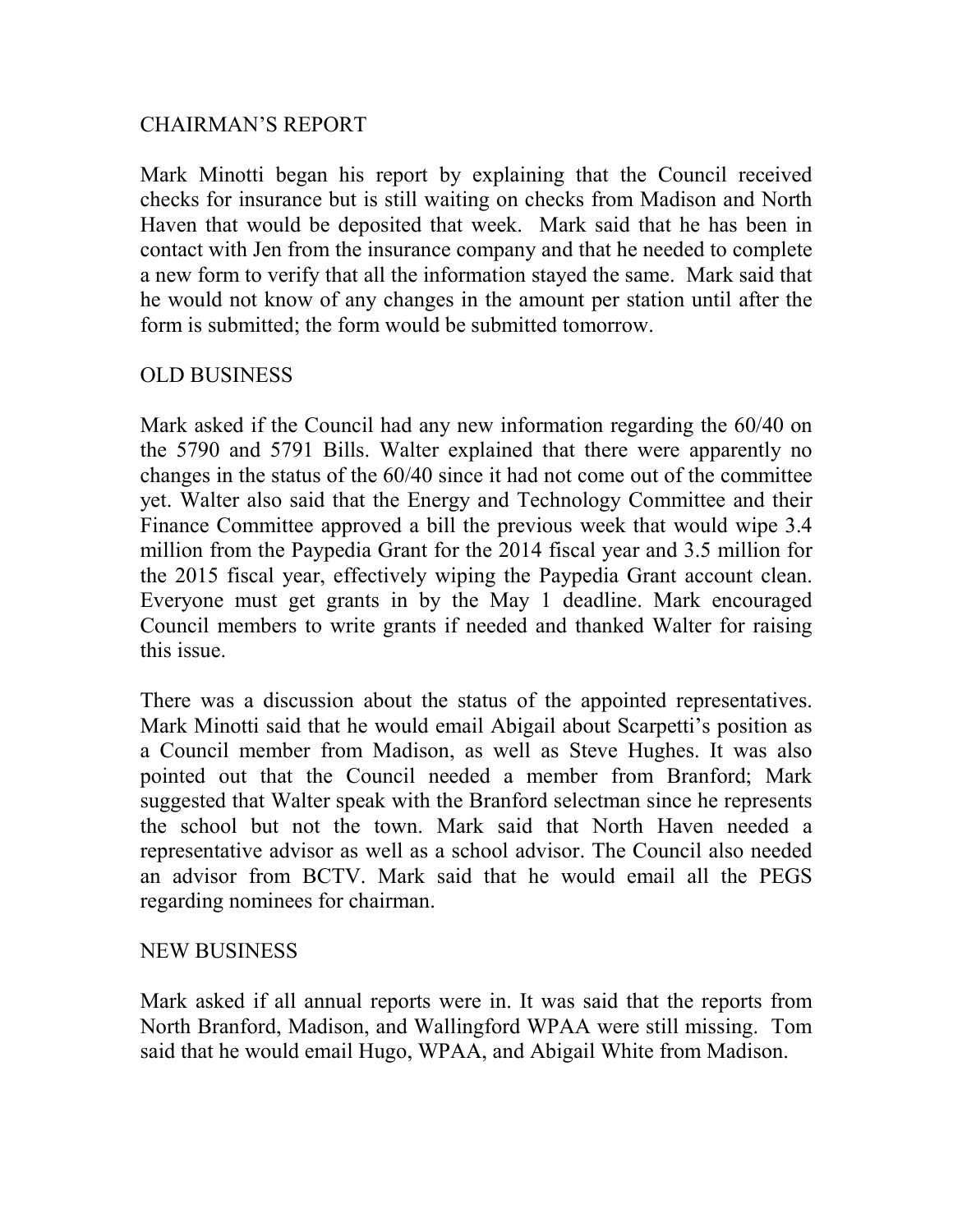Mark said that although he had wanted to set up a nomination committee to elect the new chairman, he said he would personally nominate David Weinberg for the position. Mark asked Council members to email him their nominations to be counted. Mark also announced that the Council needed a new minute taker since Mary will not be able to continue doing minutes. Mark said that the Council will be able to hire a new minute taker but to make sure that that person is reliable so that meetings will run smoothly.

Mark said that the Council will most likely be on track with its insurance policy but that the exact figures are not in yet. Mark said that he would email all the PEGS and all the advisors with these details by the following Monday.

For the next annual meeting, Mark said that the Council needed a budget committee. Tom said that he would need three members, including himself, and that he would work on getting the committee together for the next meeting. Mark suggested that the Council have a speaker; it was decided to ask operations manager Shannon Gale if she would like to be the speaker at the annual meeting. It was also decided that the annual meeting would be held at North Branford.

# TOWN REPORTS

*Wallingford*: Tom Dacey announced that WPAA just upgraded to new equipment with their new grant money. This took Free Speech Square off the station for several nights. Tom explained that Free Speech Square was a live camera that the station airs nightly from 10pm-12m, allowing anyone to come up and say anything they like on camera.

*Guilford*: David Weinberg said that the digital technology was up and running, although learning how it works has been an ongoing process. A high school quiz bowl was produced with game show software developed by one of the board members. This program is on GCTV and will probably air in Madison as well.

*North Haven:* Walter Mann said that NHTV filed a grant over the weekend. Walter also said that the station would participate in the chowder booth at the North Haven Fair with clam chowder, corn chowder, and meatball parm. Walter announced that the station would have interns from Duke University, SCSU, Point Park University, and Marist College starting next month. The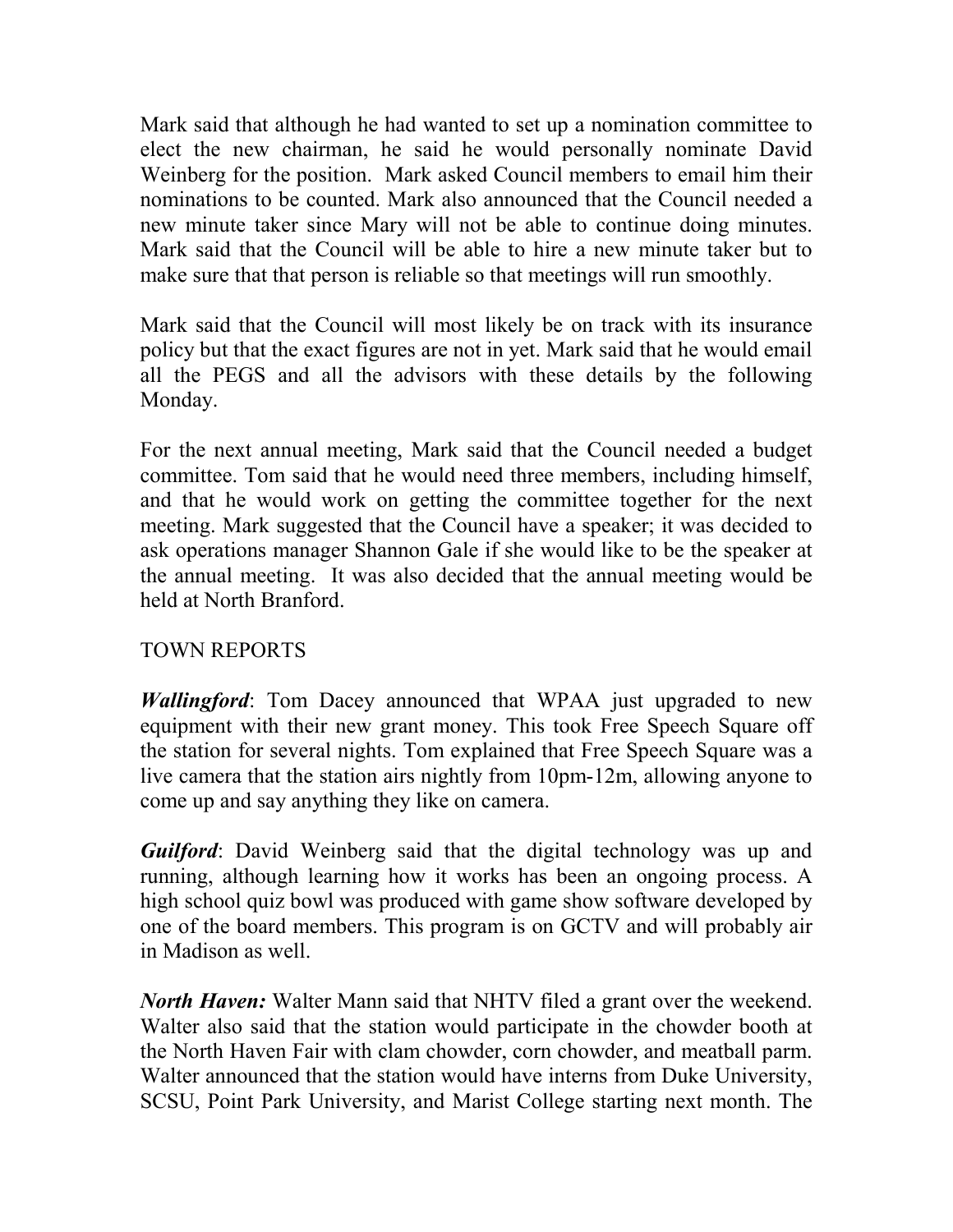interns gain experience and school credit for their work. Walter explained that students often contact him because the internship opportunities are posted on the station's website. Because of the pending reconstruction of four fire departments in town, NHTV has temporarily moved its government channel from its old building to a new location. A new room for the government channel will be provided after the reconstruction is complete. Walter explained that NHTV will not be able to present live coverage of the Memorial Day Parade but will tape it and show it after the parade.

*Branford:* Walter said that BCTV filed a grant for \$104k and that he is waiting on the results. He also said that BCTV has taken on several Branford High School interns. Mike Maturo said that one of their interns from Yale has been very helpful and is on the same level as many of the employees.

*East Haven:* Bill Biski said that everything is going smoothly. Mike Streeto said that EHTV will be covering the Columbus Day Parade which is shared with Branford*.* 

*North Branford:* Mary Bigelow said that the schools offered to have Tawtucket TV join with the education channel, starting with the high school. Mary explained that the middle school studio would have worked out well. However, because of the issues surrounding Sandy Hook and elsewhere, giving the studio a separate public entrance/exit was not possible since the school operates on its own hours. The station will stay in its current studio and try to bring education channels in to Tawtucket TV.

Mark suggested that PEGS air more health-related programming (health of mind/body/spirit) to attract more viewers. He spoke about the ability of Reiki healing to correct imbalances due to stress and offered to refer Council members to various speakers/venues.

Terry Cain and David Weinberg left the meeting at this time.

PUBLIC COMMENTS There were no public comments.

ADJOURNMENT